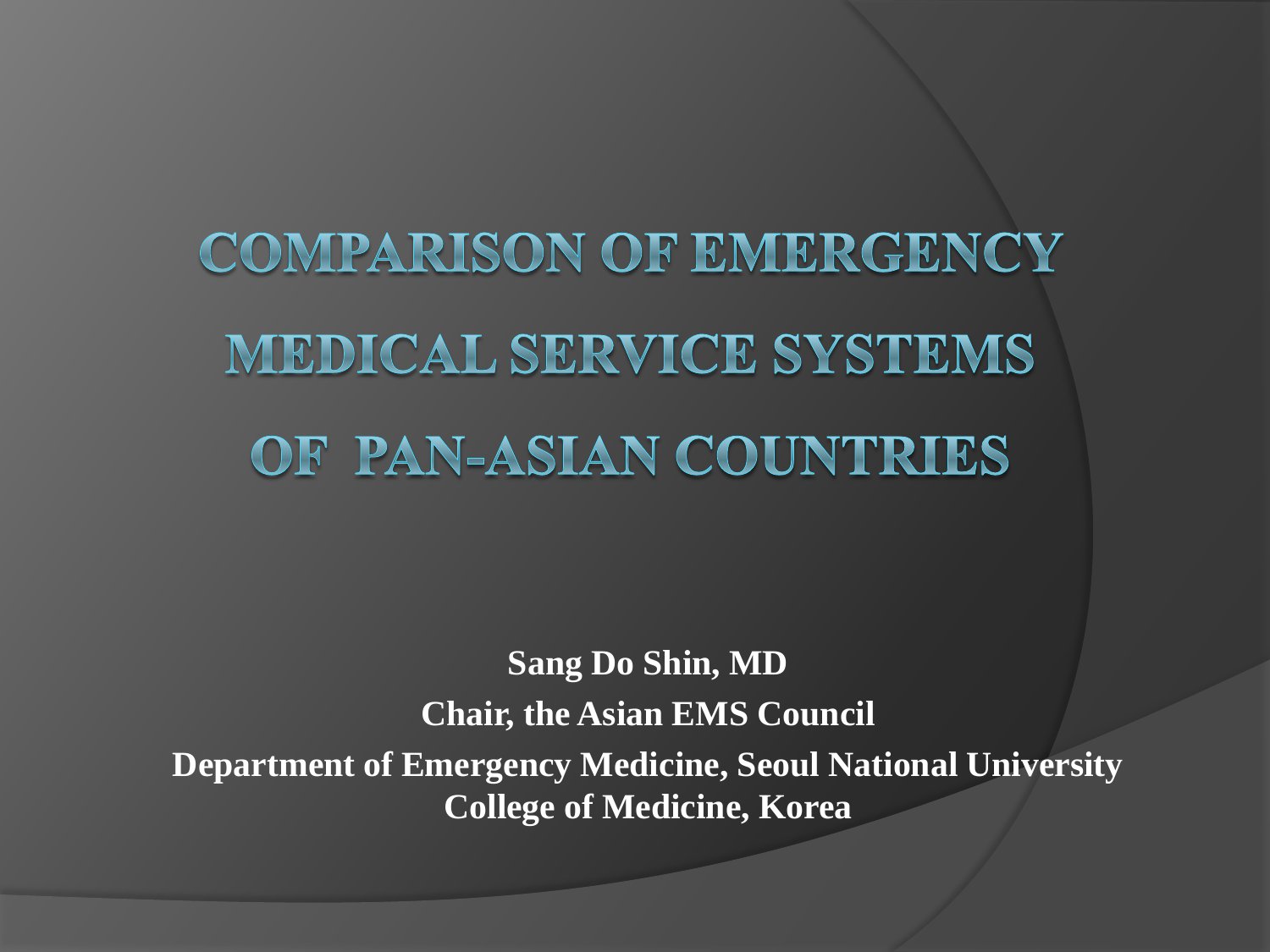## Acknowledgement

 This study proposal has been discussed with David C. Cone and Marcus Ong.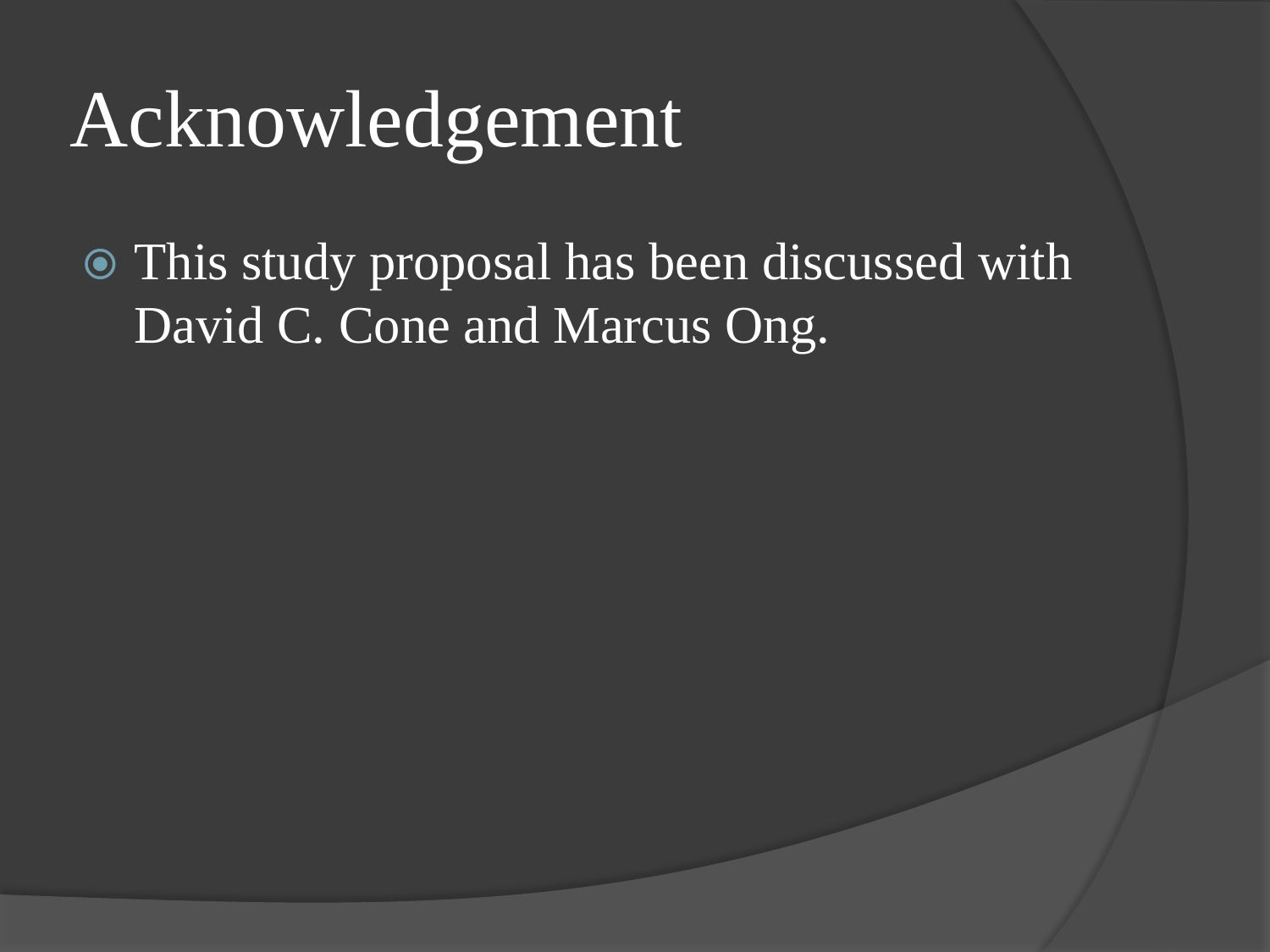# INTRODUCTION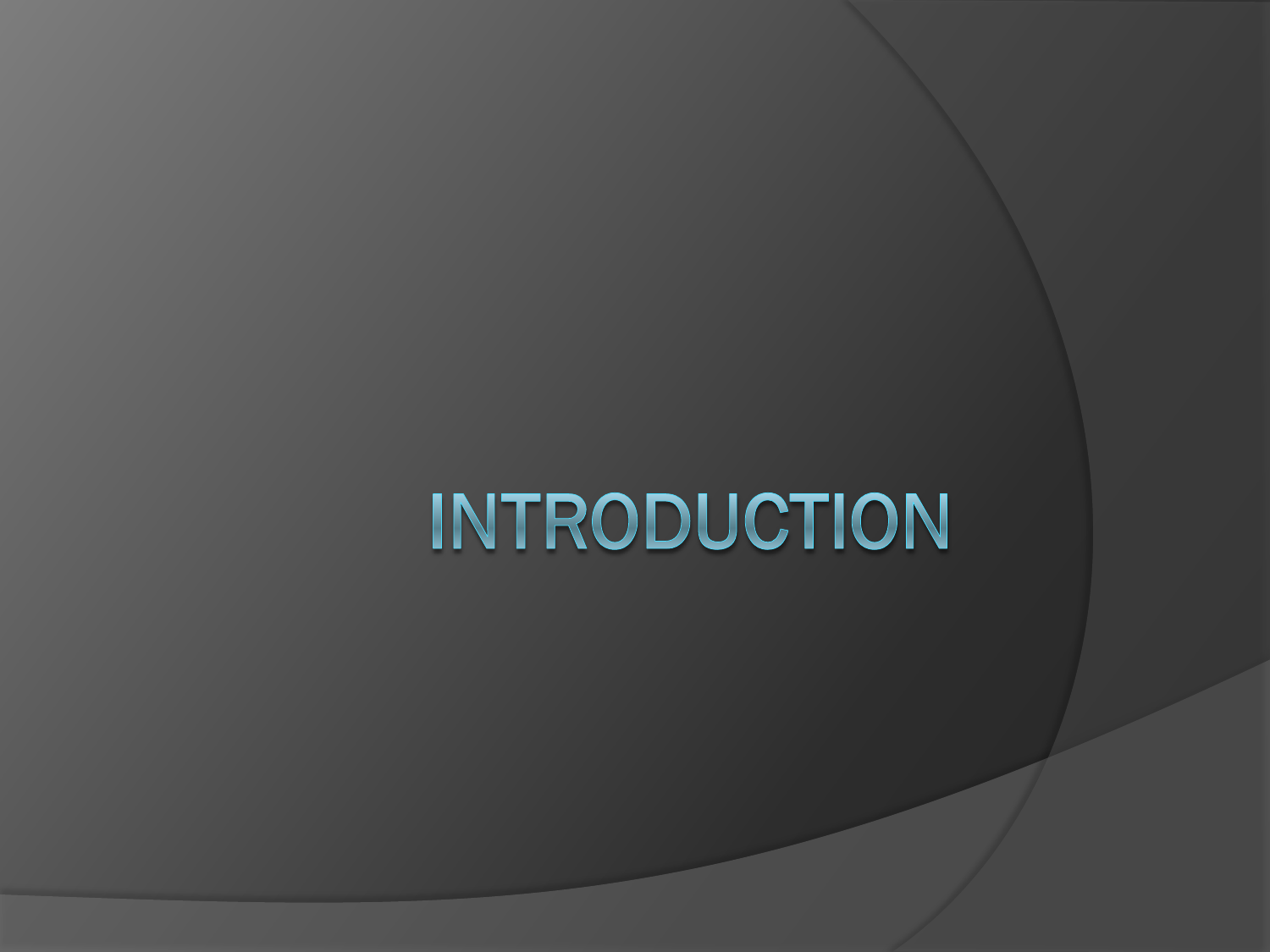- Pan-Asian EMS systems
	- usually have been underdeveloped and in immature status with a very short historical period.
	- few evidence-based infrastructures for emergency care and few productive discussions in the science of emergency medical service medicine.
	- **could have recognized the importance of** emergency medicine and EMS system for improving the health status of their peoples in recent.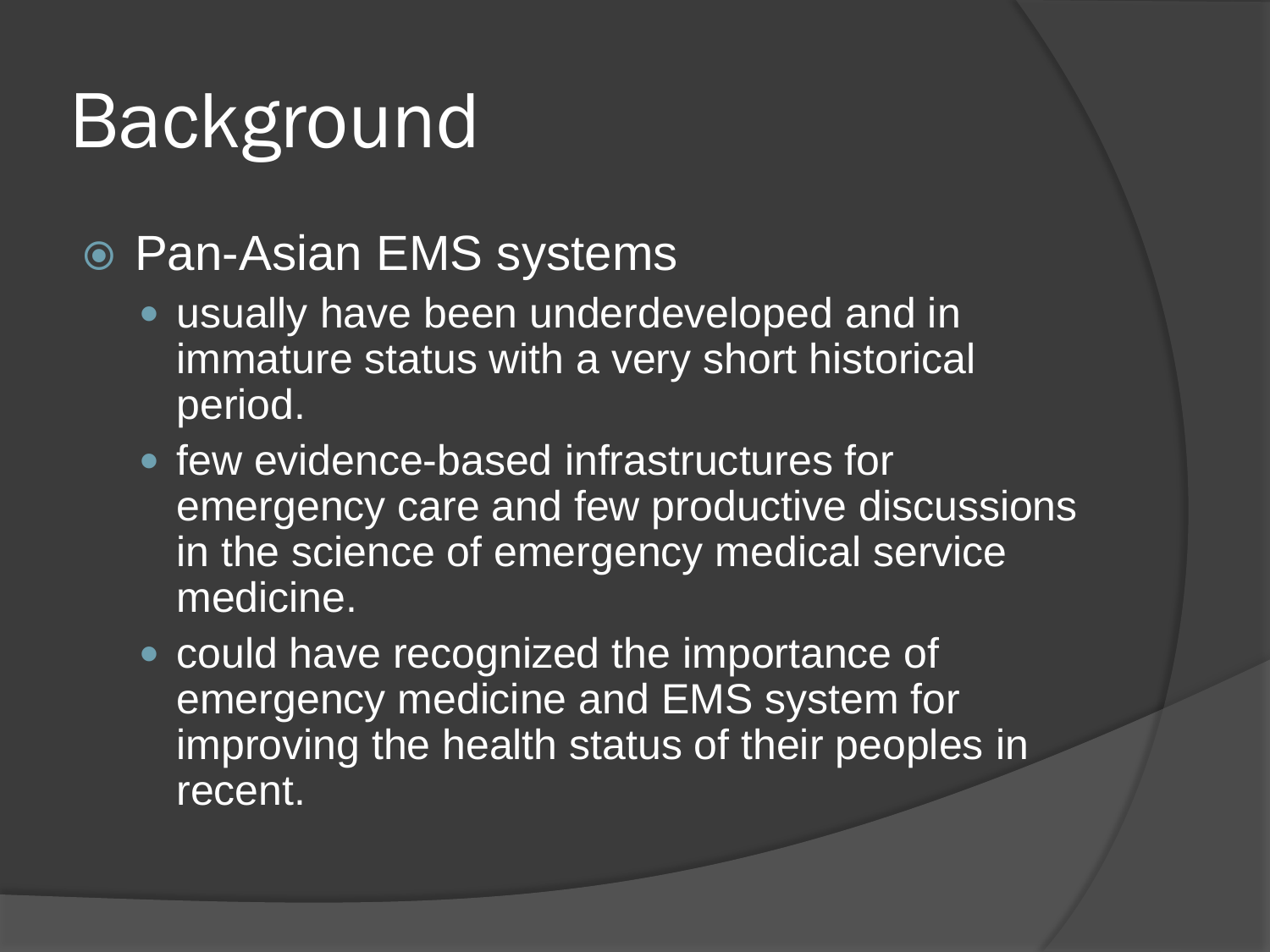- **O** Pan-Asian EMS
	- different from Franco-German Model or Anglo-American Model.
	- No exact definition
- According to the WHO region territory
	- System operated in countries in the Western Pacific Region (WPR) from Oceania countries, South-Eastern countries, and East Asian countries
	- 2.500 millions of population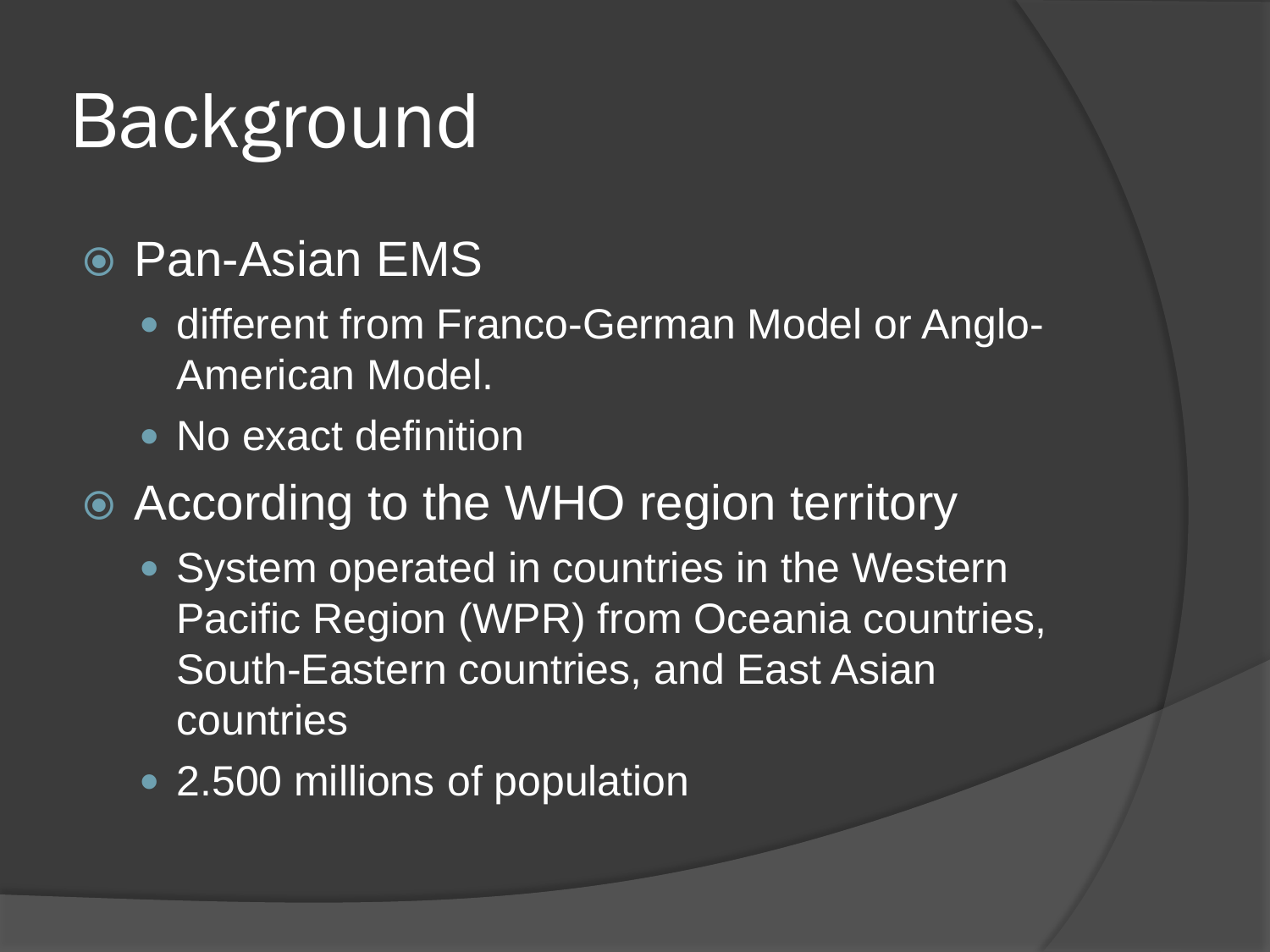- To roughly summarize Asian EMS systems,
	- 1. Most of systems are single tiered systems excluding some communities.
	- 2. Fire-based operations are major, while Australian system is different from other countries.
	- 3. Service level was not high, from basic to intermediate in most of communities.
	- 4. Medical direction and oversight was not fully developed except some communities.
	- 5. Public budget is used for most of countries.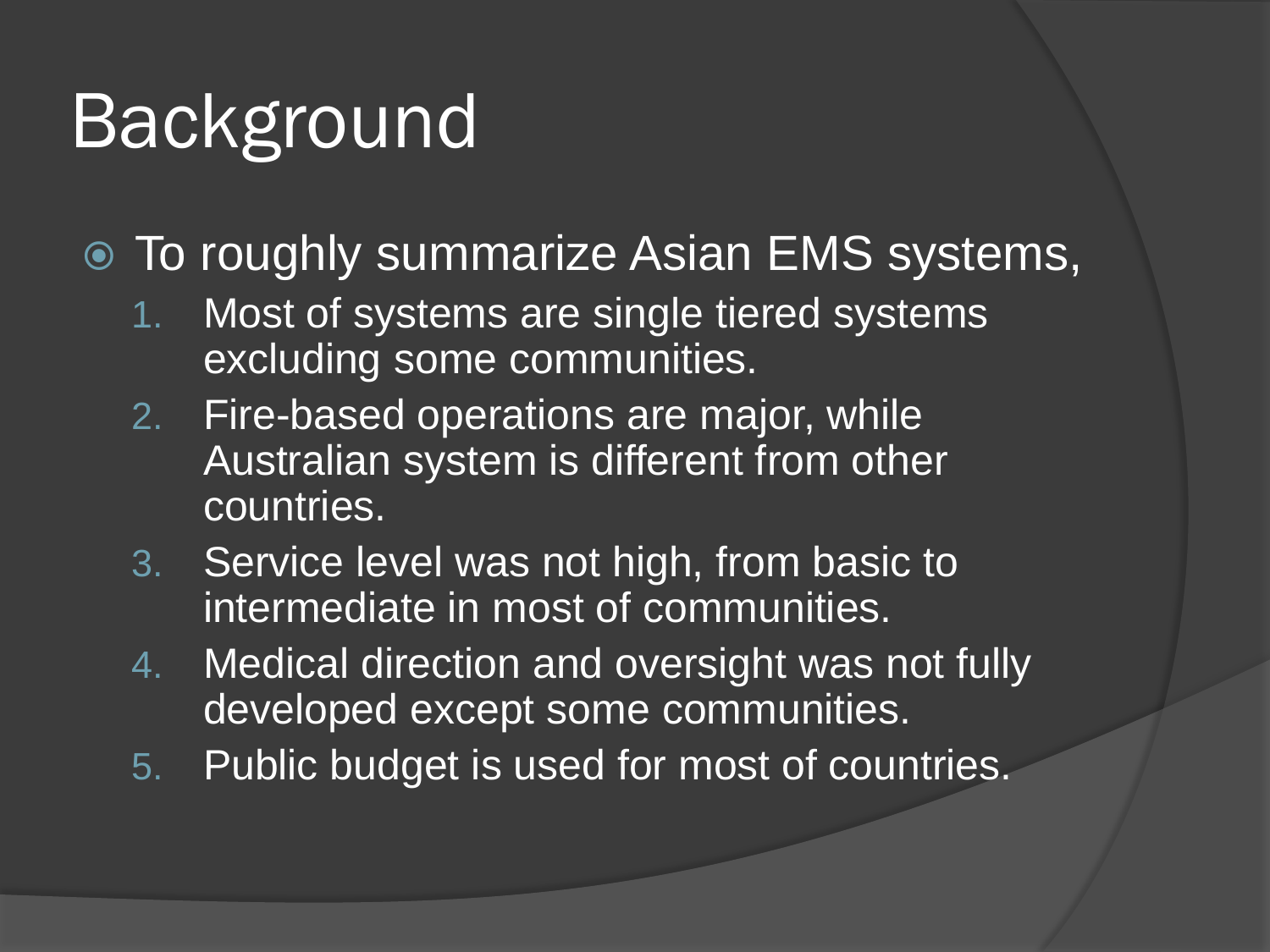- Why does we need for the comparison of EMS systems?
	- **Variations in resuscitation outcomes among** EMS systems
	- Recognized as a determinant
	- EMS medicine evidence
		- Always not accepted by each system
	- To bench mark or accept the study result, we should know the difference and similarity among EMS systems.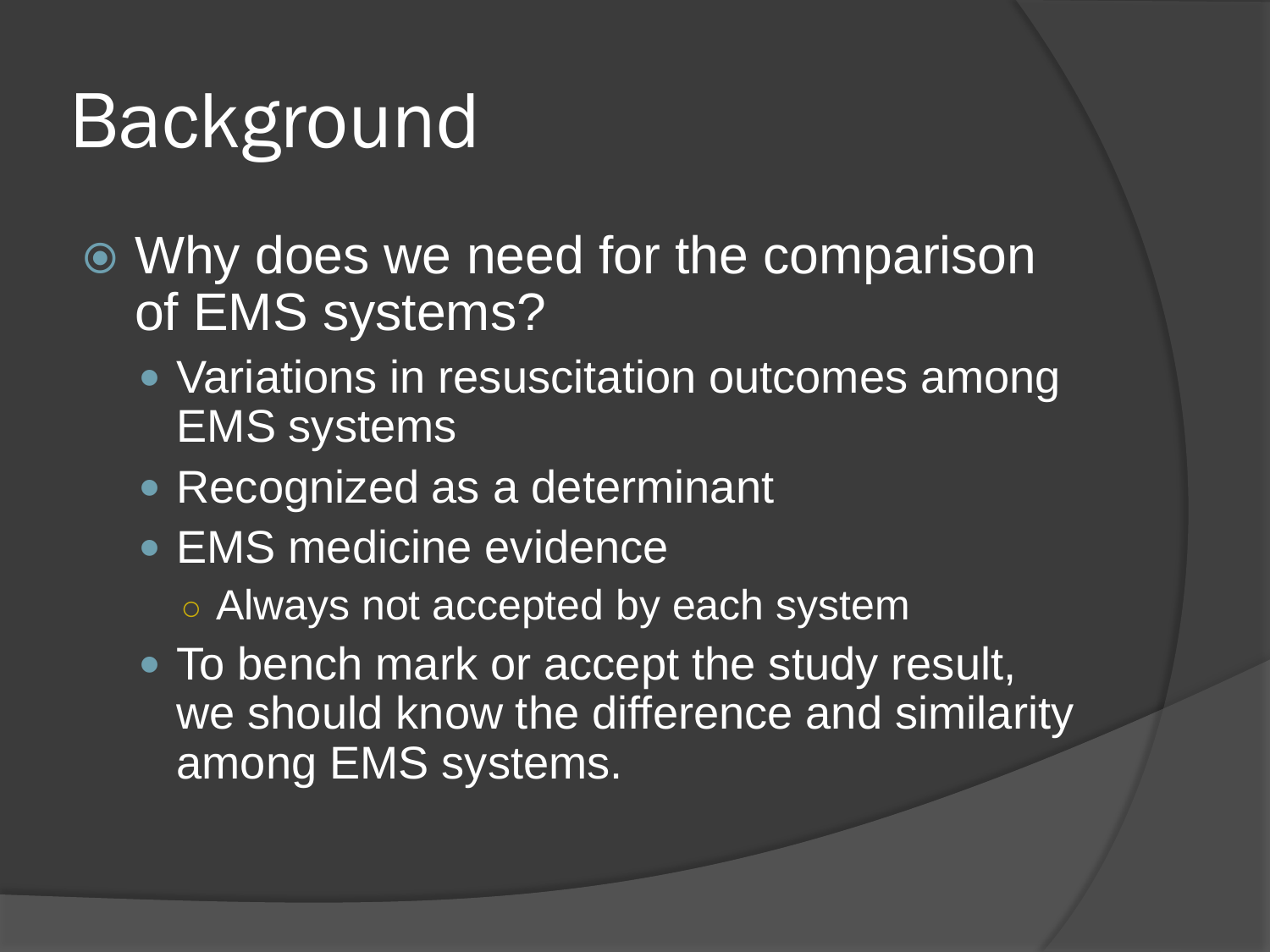## **Objectives**

 Aim to compare the EMS systems of Pan-Asian countries including population features, service levels, provider characteristics, system operation, budget and finance, and medical direction and oversight.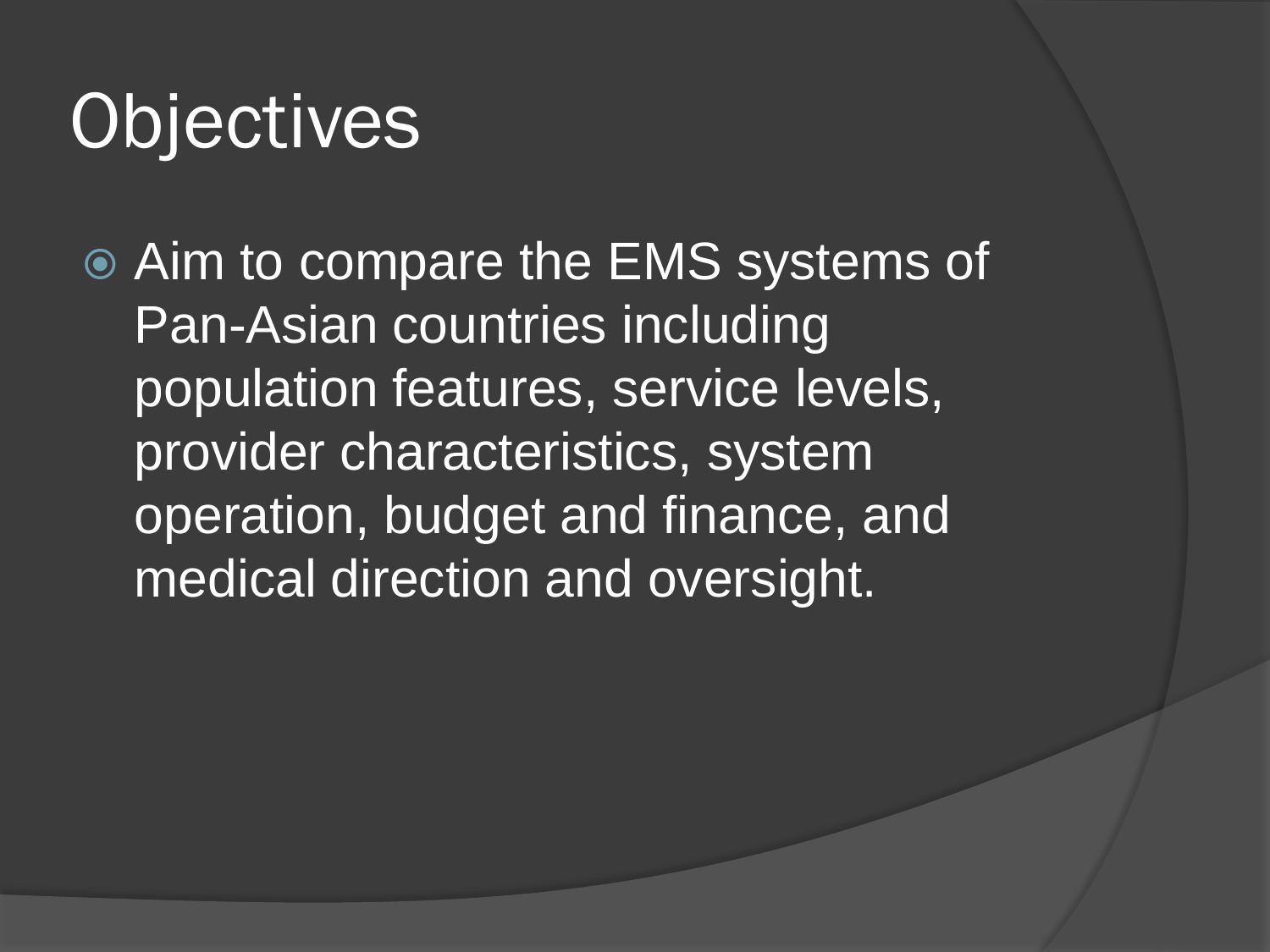## **METHODS**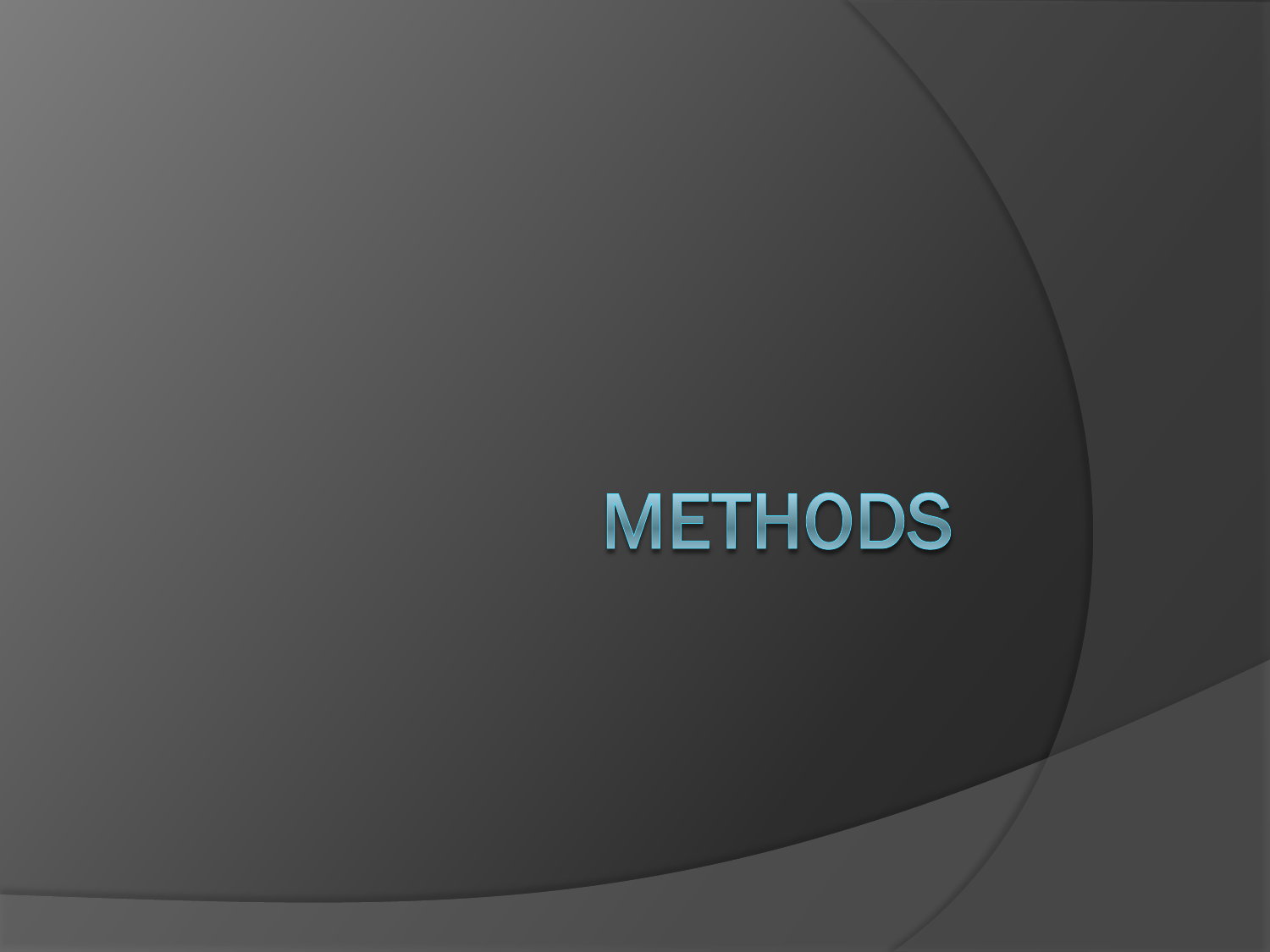## Study design

• Observational and descriptive study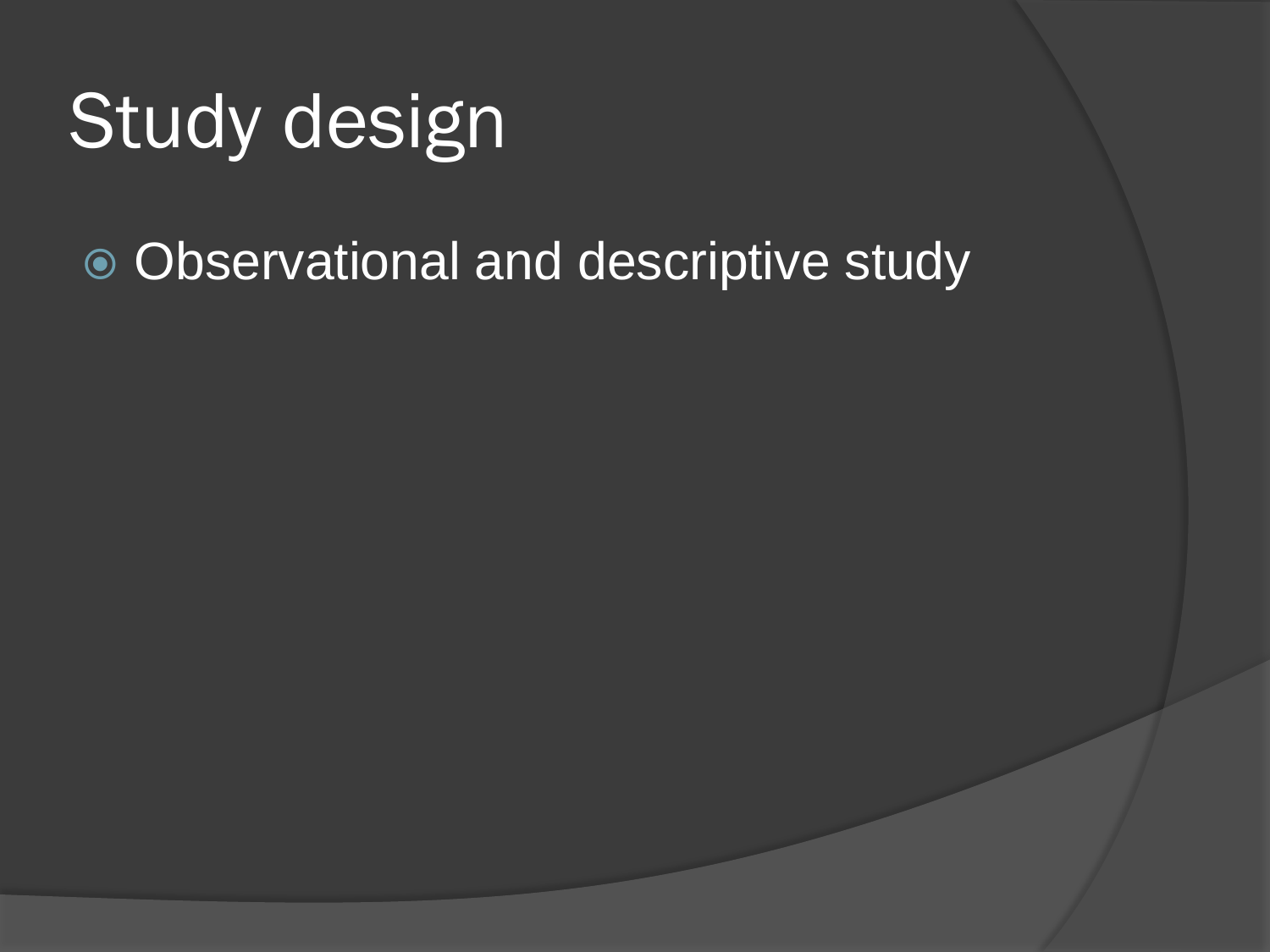### Study participants

- Eligible system "the EMS unit"
- Operated in community of the Western Pacific Regions of WHO.
- Defined as EMS system which is independently being operated.
	- dispatch system, ground ambulance, professional providers, destination emergency hospitals, and service protocol by medical direction.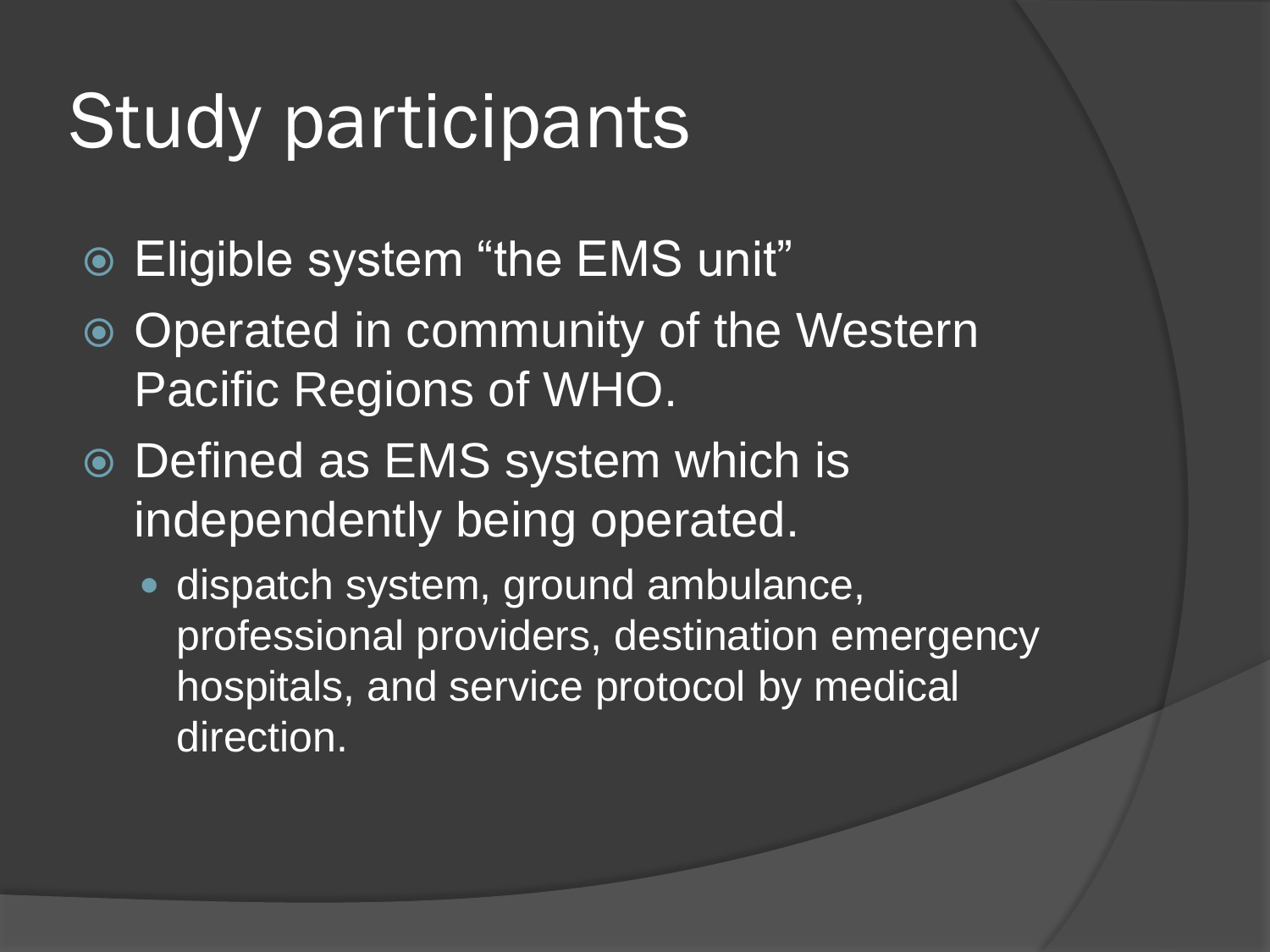## Inclusion criteria

- Dispatch system
	- first activation of EMS
	- Data system recorded in EMS
- Ambulance
	- ground ambulance
- Professional providers
	- primarily working for EMS
	- recognized in the Act or other EMS legislation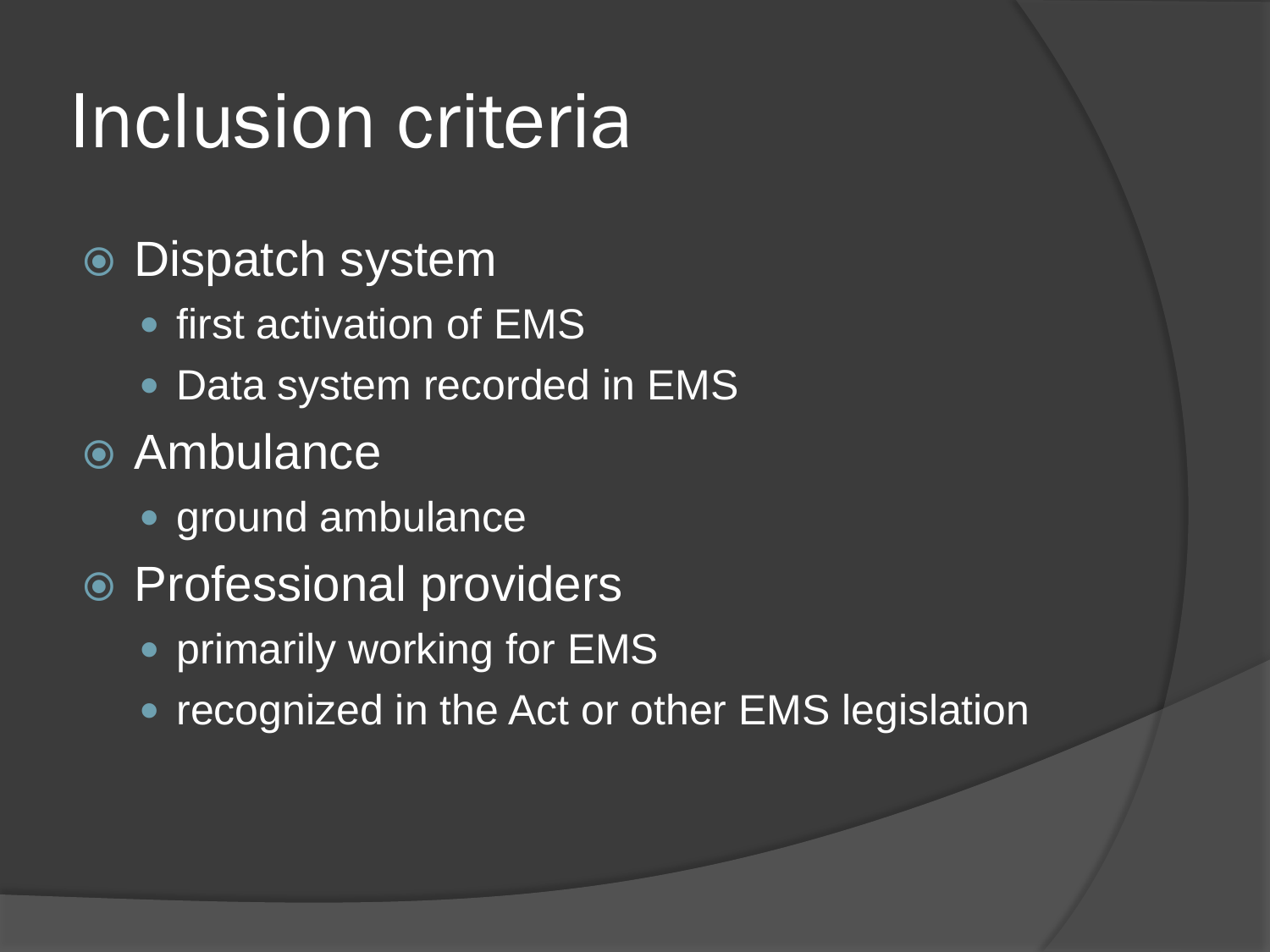### Inclusion criteria

- **Emergency facility** 
	- definite emergency care for the emergency patients.
	- designated by the health authority
- Service protocol and medical direction
	- basic or advance procedure and relevant service provider eligibility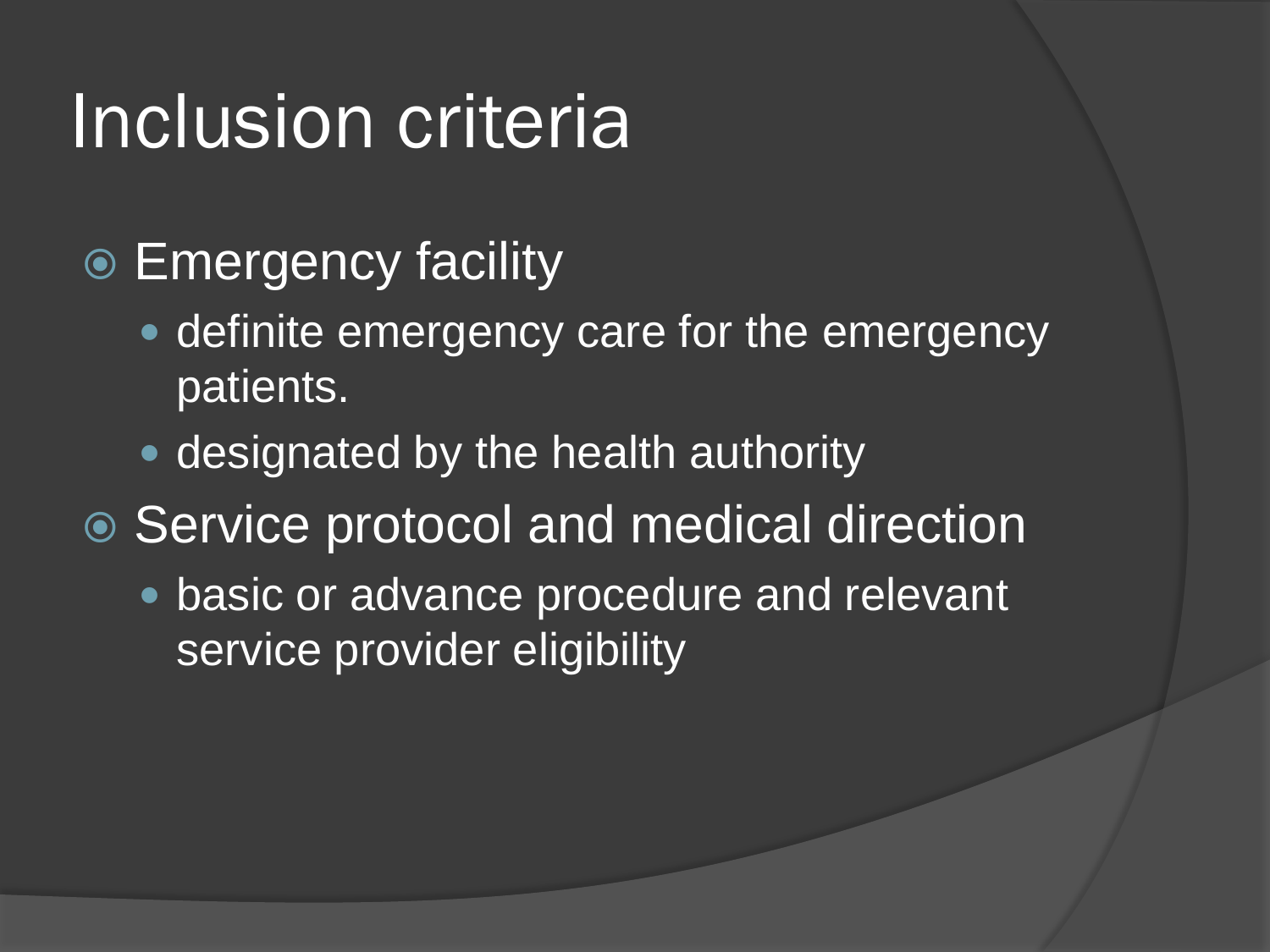#### Survey method and data collection

- Designed questionnaire
- $\overline{\odot}$  On- and supplementary off-line.
- Through Asian EMS council website [\(www.asianems.org\)](http://www.asianems.org/).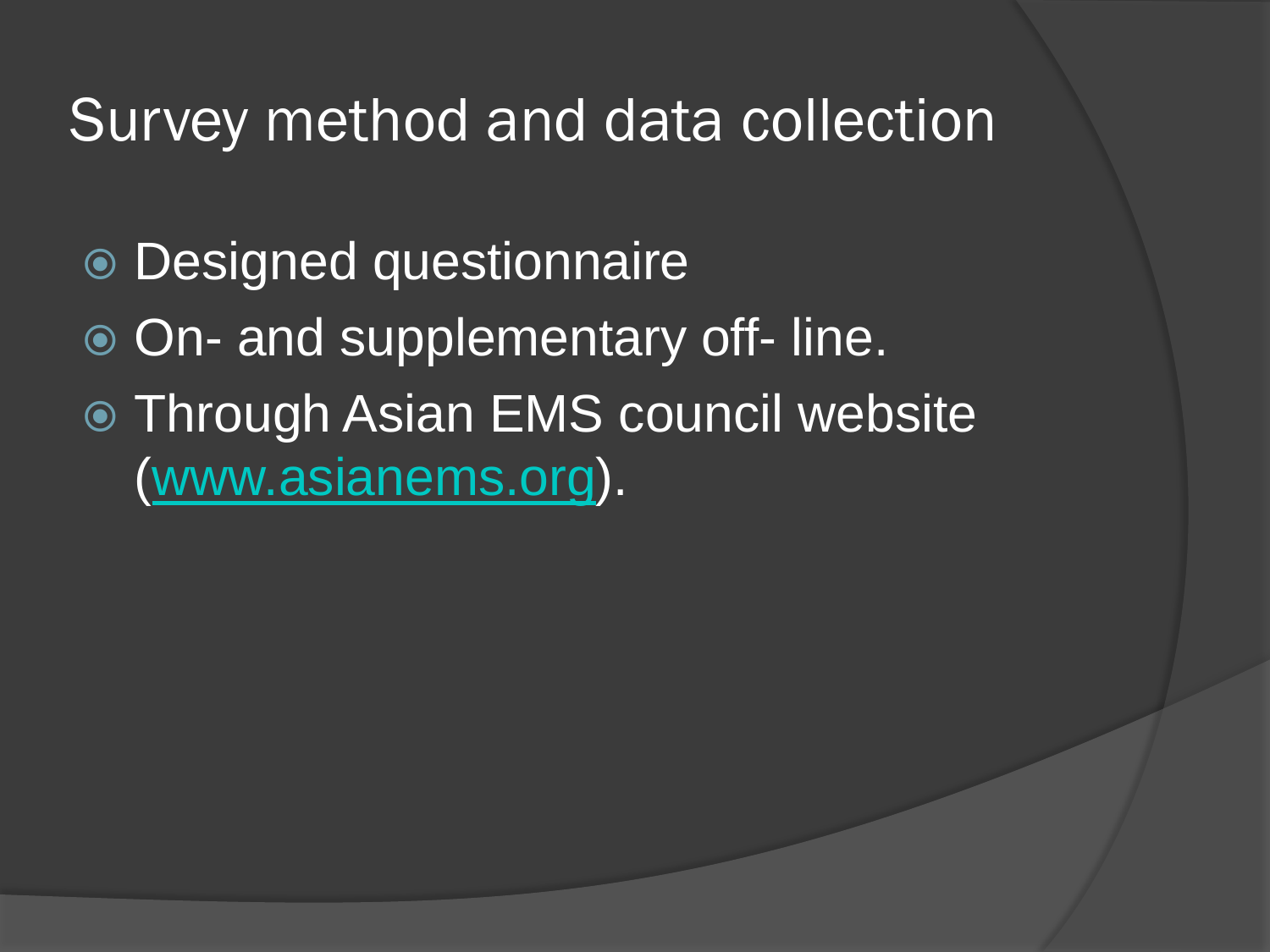

|                                                    | Wews & Notice'                                               | HOME > News & Notice > News & Notice |  |  |  |  |
|----------------------------------------------------|--------------------------------------------------------------|--------------------------------------|--|--|--|--|
| sian EMS Council<br>shinsangdo<br>Have a nice day! |                                                              | Search<br>Topic Title -              |  |  |  |  |
| <b>MY PAGE</b><br><b>SIGN OUT</b>                  | Title<br>No.                                                 | View<br>Date<br>File                 |  |  |  |  |
|                                                    | The AEMSC home page is now offically open and ready for<br>2 | 2010-03-18<br>49<br>Admin            |  |  |  |  |
| Asian Emergen<br>Modical Service Cour              | The AEMSC home page is now officailly open                   | 2010-03-18<br>Admin.<br>65           |  |  |  |  |

### [http://asianems.org](http://asianems.org/)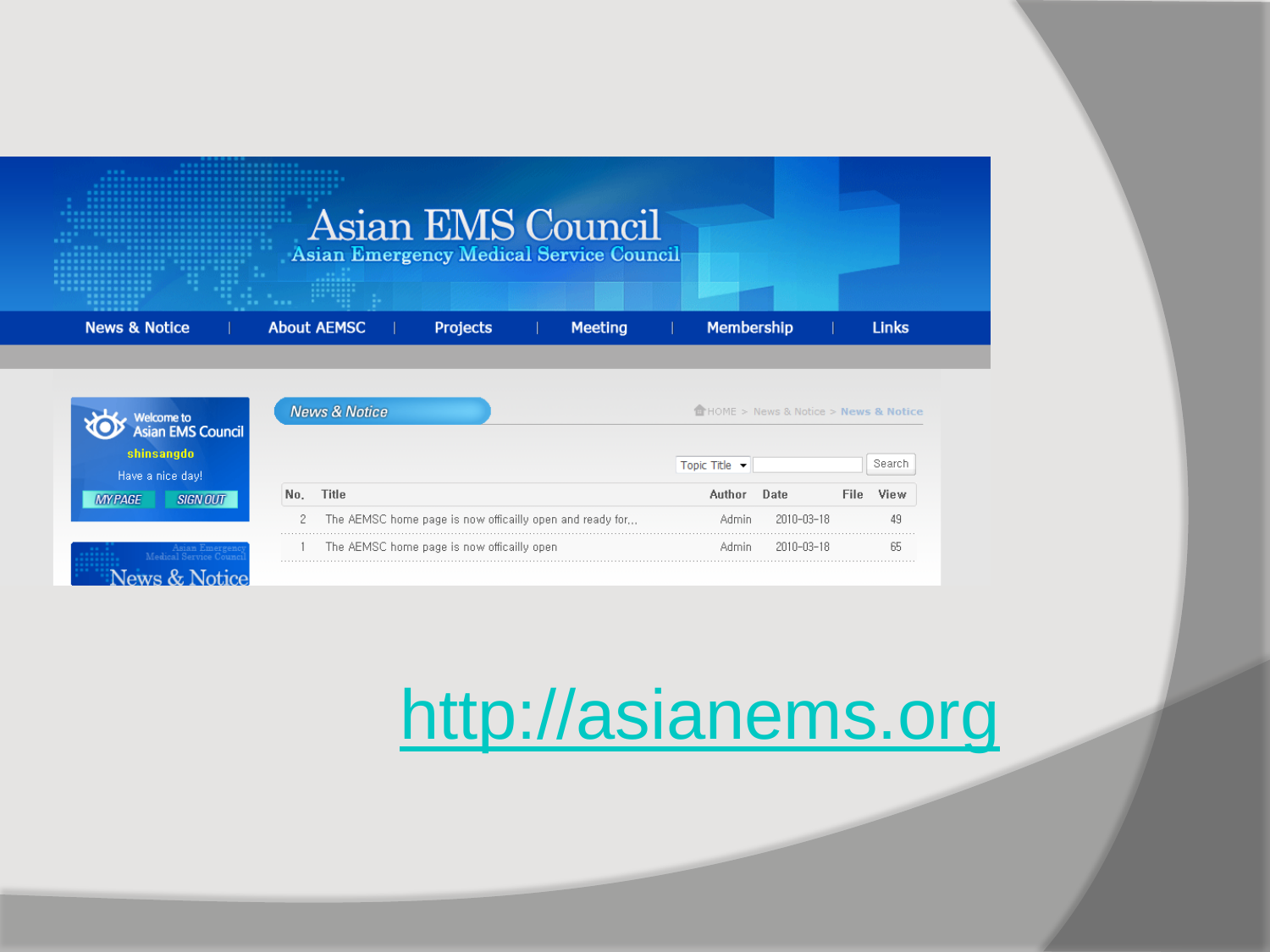### Data elements

- Five category
	- General information of EMS unit (13 items)
	- Structure (24 items)
	- Process- total patients and OHCA patient (41) items)
	- Outcomes- total patients and OHCA patient (13) items)
	- Medical direction and protocol (8 items)
- Total number of survey items
	- 99 items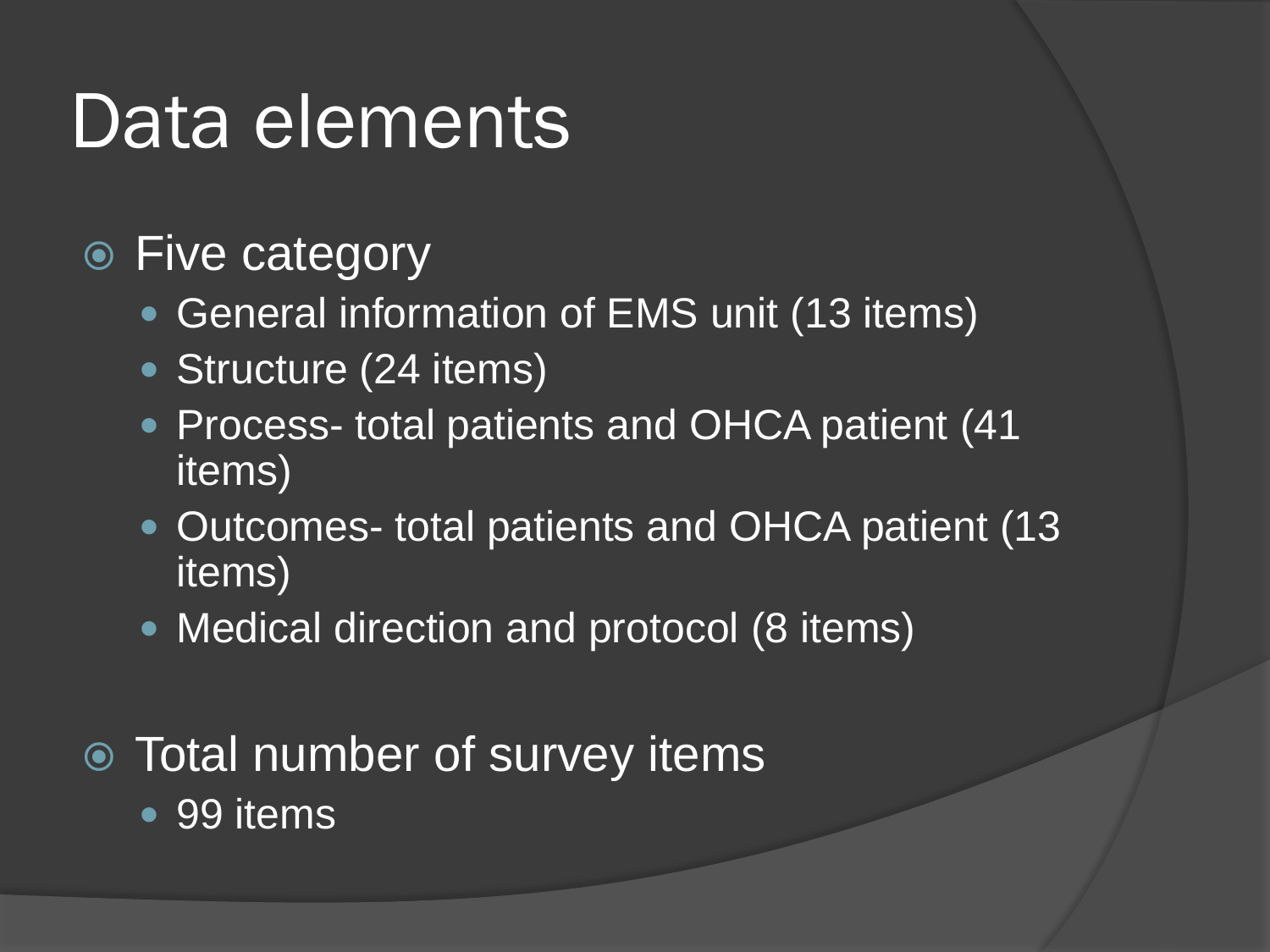### Outcomes and analysis

- **◎** Outcomes will be proportions of answer for each item in some categories, while mean or median values for continuous variables will be described for each EMS unit.
- Descriptive statistics will be calculated with confidence intervals. For comparison of EMS systems, we will report the each nation-based demographics.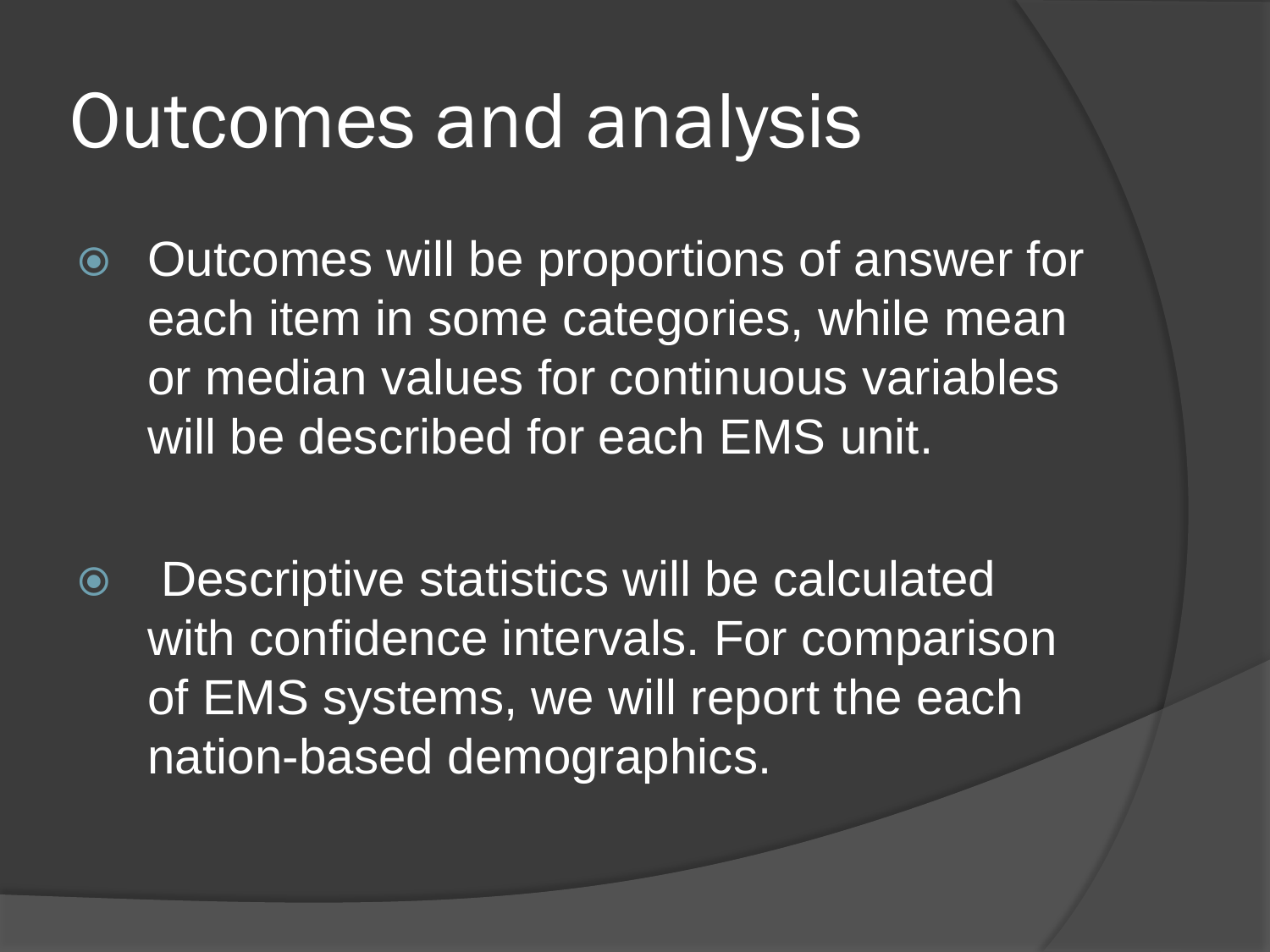# STUDY STEPS AND **PERIOD**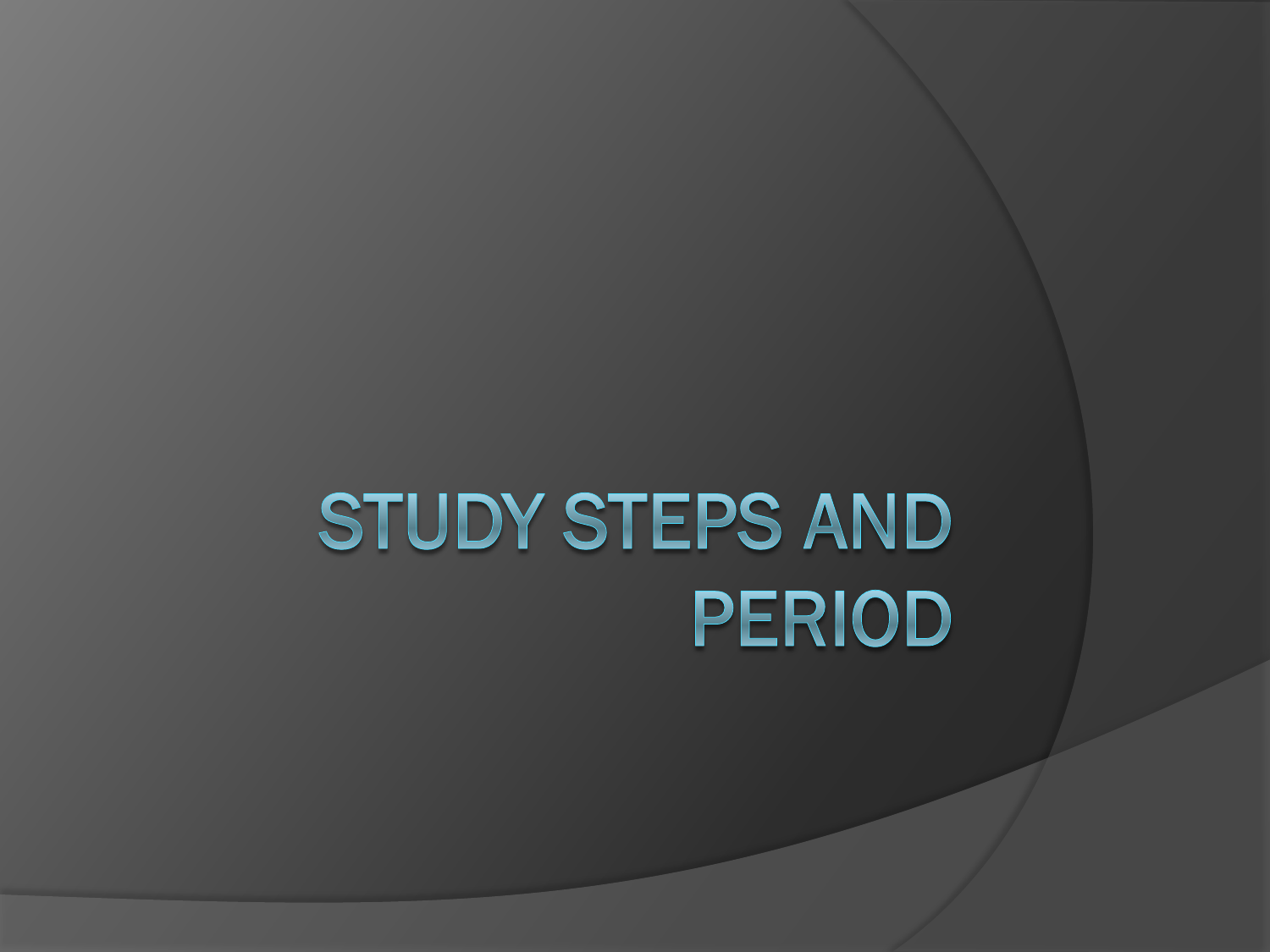|                             | 2009 |      |  | 2010                                               |            |  |        |  |  |  |
|-----------------------------|------|------|--|----------------------------------------------------|------------|--|--------|--|--|--|
| <b>Study steps</b>          | Sep. | Oct. |  | Nov.   Dec.   Jan.   Feb.   Mar.   Apr.   May Jun. |            |  |        |  |  |  |
| Survey data<br>elements     |      |      |  |                                                    |            |  |        |  |  |  |
| Consensus<br>meeting        |      |      |  |                                                    | $\sqrt{2}$ |  |        |  |  |  |
| Construction<br>of web-site |      |      |  |                                                    |            |  |        |  |  |  |
| <b>Survey</b>               |      |      |  |                                                    |            |  | $\Box$ |  |  |  |
| <b>Analysis</b>             |      |      |  |                                                    |            |  |        |  |  |  |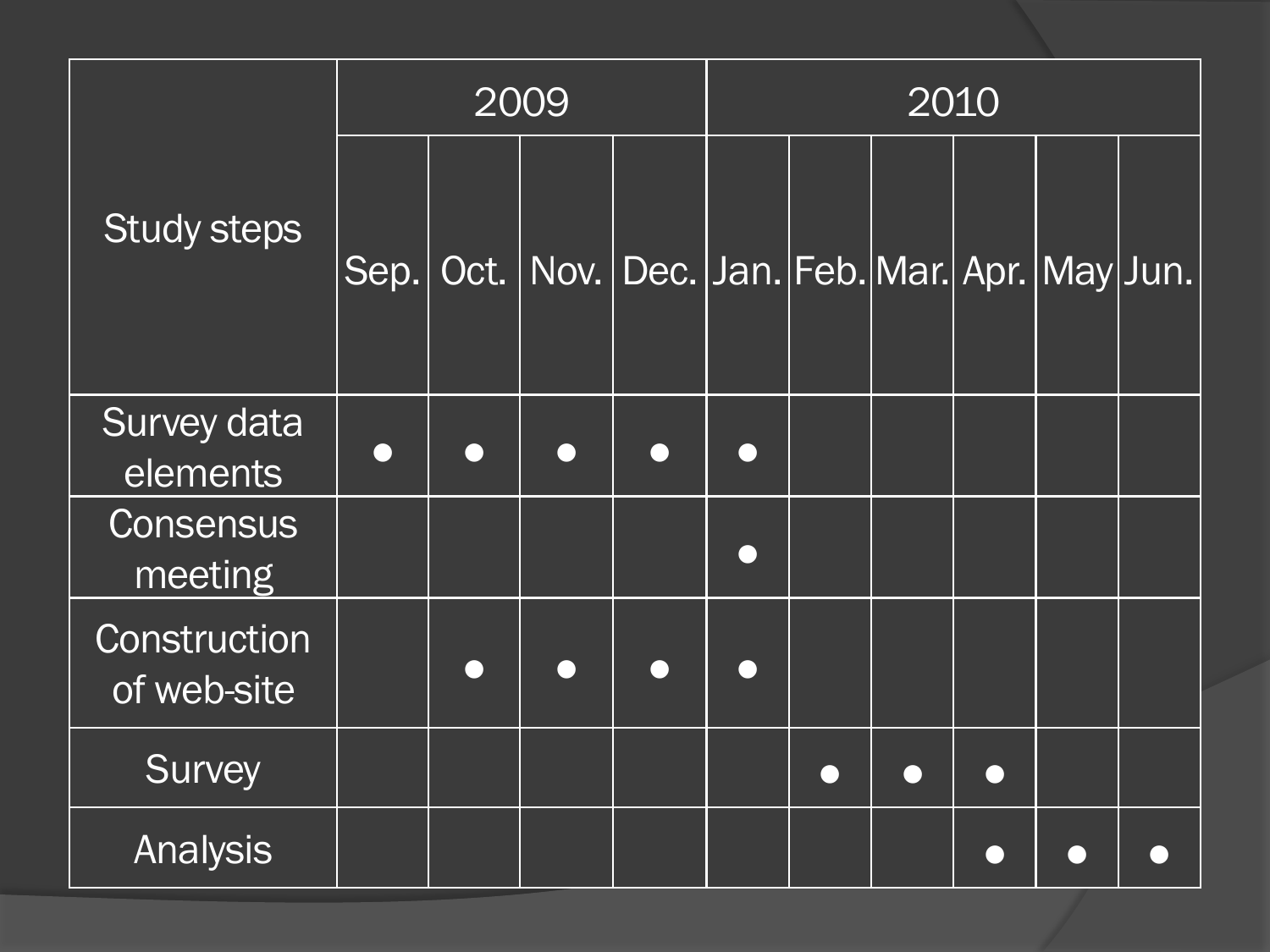## **Preliminary results**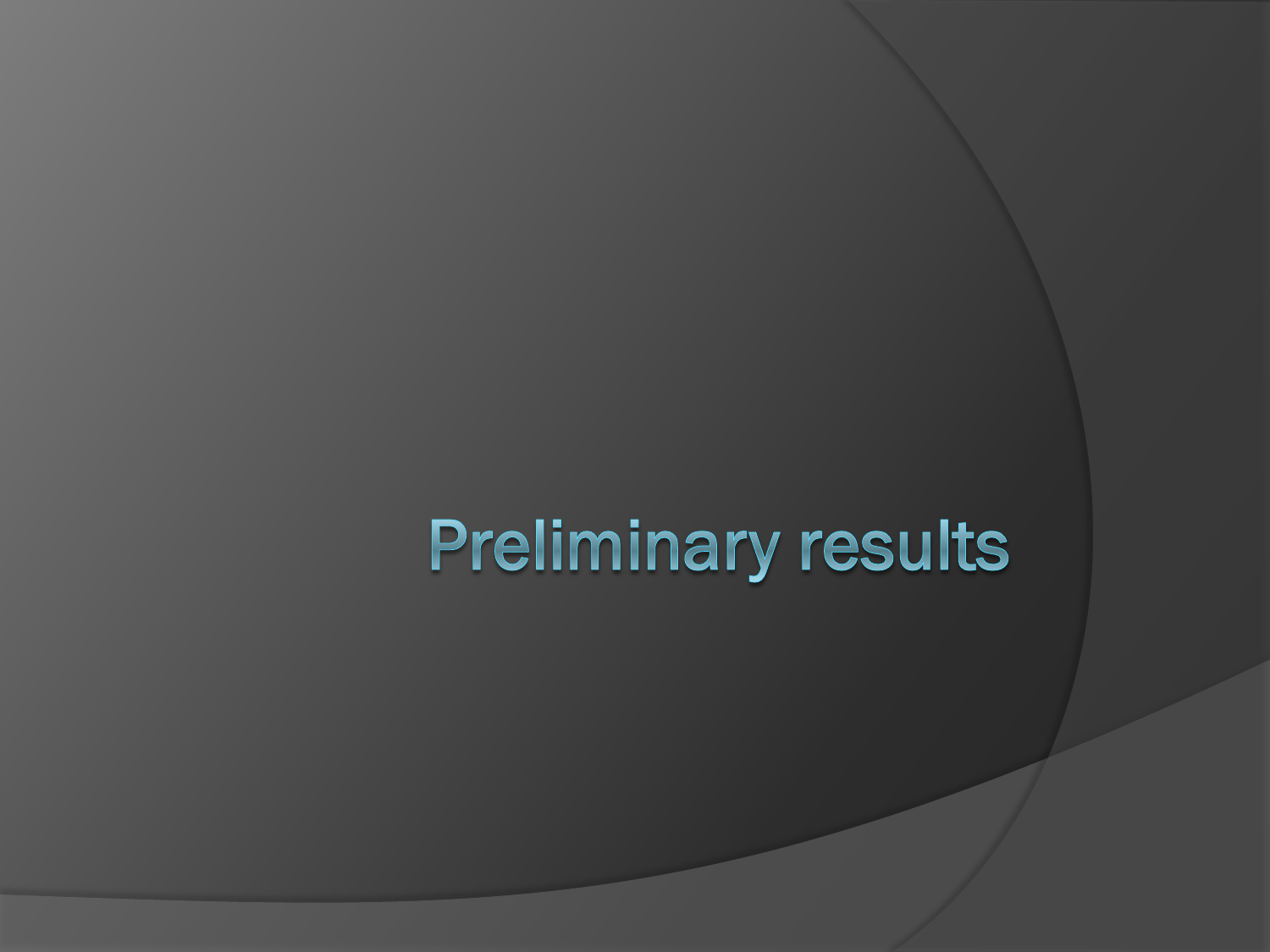### General characteristics

| <b>Name of EMS</b><br>agency               | <b>Daegu</b><br><b>Fire</b><br>Department | Gwang-ju                           | <b>Tokyo FD</b>                               | Seoul $119$ | <b>Osaka</b><br><b>Municipal</b><br><b>FD</b> | Narenthorn<br><b>Rajavithi</b><br>hospital |
|--------------------------------------------|-------------------------------------------|------------------------------------|-----------------------------------------------|-------------|-----------------------------------------------|--------------------------------------------|
| Name of<br><b>Country</b>                  | South Korea                               | <b>Republic of</b><br><b>Korea</b> | <b>Japan</b>                                  | Korea       | <b>Japan</b>                                  | <b>Thailand</b>                            |
| <b>Population</b>                          | 2,480,578                                 | 1,400,000                          | 12,984,660                                    | 9895217     |                                               |                                            |
| <b>Population</b><br>year                  | 2000                                      |                                    | $\left 2010,\text{MArch.1}\right $            | 2000        |                                               |                                            |
| <b>Service Area</b>                        | 885.6                                     |                                    | $ 2,187.65km\rm{\AA}^2 $                      | 605.25      | <b>Osaka city</b>                             |                                            |
| <b>Service Area</b><br><b>Urbanization</b> | urban                                     | urban                              | urban,<br><b>Suburban</b>                     | urban       | urban                                         | <b>Urban</b>                               |
| <b>Population</b><br>density               | 2801                                      |                                    | $ 5,\!935$ ä $^{\rm oo}$ /km $\rm \hat{A}^2 $ | 16348       |                                               |                                            |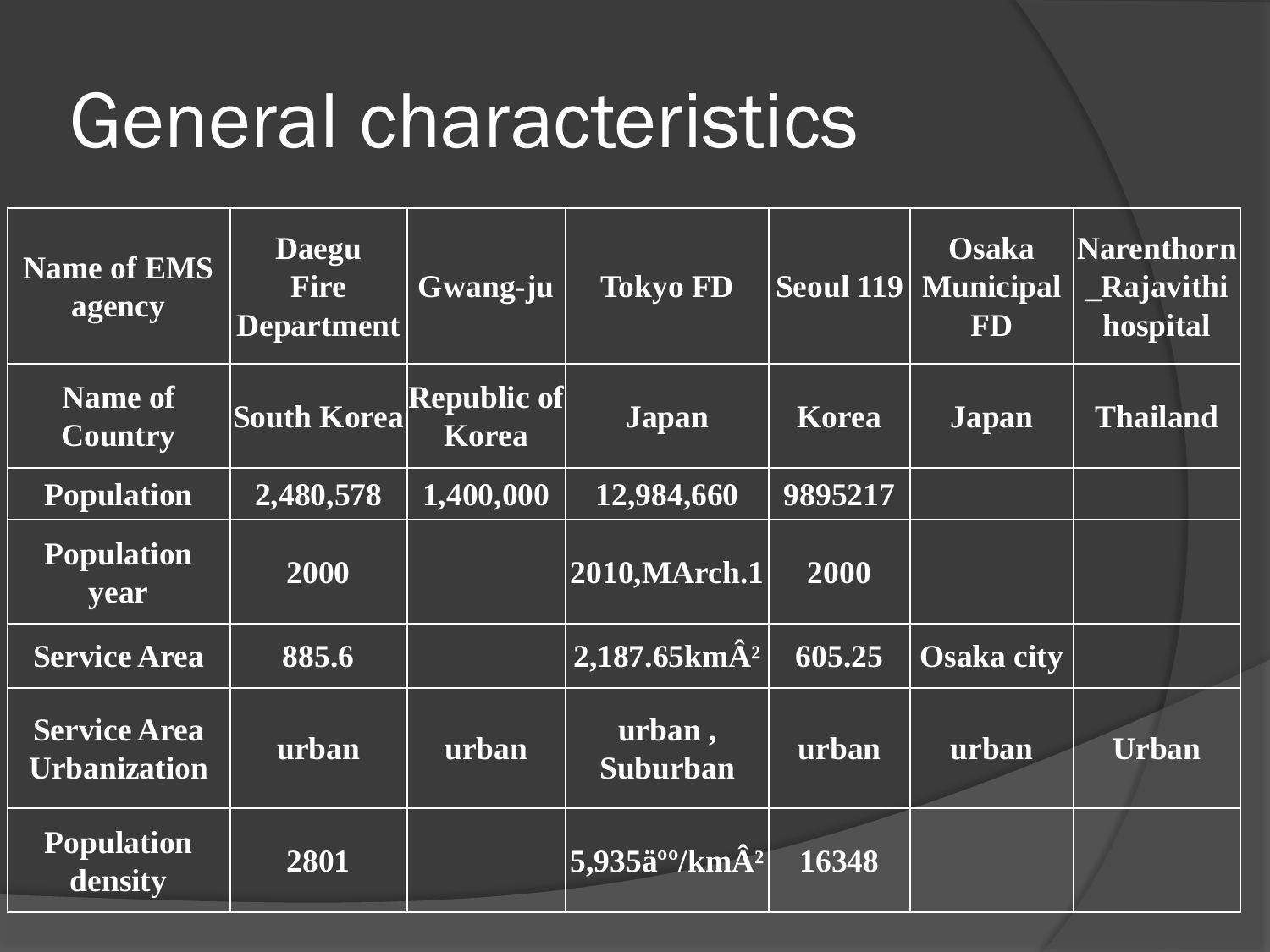| <b>Name of EMS</b><br>agency               | <b>Daegu</b><br><b>FD</b>    | Gwang-ju                     | <b>Tokyo FD</b>              | <b>Seoul 119</b>                                                      | <b>Osaka</b><br><b>Municipal</b><br><b>FD</b> | <b>Narenthorn</b><br>Rajavithi<br>hospital              |
|--------------------------------------------|------------------------------|------------------------------|------------------------------|-----------------------------------------------------------------------|-----------------------------------------------|---------------------------------------------------------|
| Level of Service EMT-Basic EMT-Basic       |                              |                              | EMT-<br>Paramedic            | EMT-<br>te                                                            | EMT-<br>Intermedia Intermedia<br>te           | <b>Physician</b>                                        |
| Organization<br><b>Type</b>                | <b>FD</b>                    | <b>FD</b>                    | <b>FD</b>                    | <b>FD</b>                                                             | <b>FD</b>                                     | <b>Hospital</b>                                         |
| Organization<br><b>Status</b>              | Non-<br><b>Volunteer</b>     | Non-<br><b>Volunteer</b>     | <b>Mixed</b>                 | Non-<br><b>Volunteer</b>                                              | <b>Mixed</b>                                  | Non-<br><b>Volunteer</b>                                |
| <b>Service Fee</b>                         | <b>Free and</b><br>tax based | <b>Free and</b><br>tax based | <b>Free and</b><br>tax based | <b>Free and</b><br>tax based                                          | <b>Free and</b><br>tax based                  | <b>Free and</b><br>reimbursed<br>by public<br>insurance |
| <b>Ambulance</b><br><b>Operation</b>       | <b>Fixed</b>                 | <b>Mixed</b>                 | <b>Fixed</b>                 | <b>Fixed</b>                                                          | <b>Mixed</b>                                  | <b>Dynamic</b>                                          |
| <b>Dispatch Center</b><br><b>Operation</b> | <b>Fire</b>                  | <b>Fire</b>                  | <b>Fire</b>                  | <b>Fire</b>                                                           | <b>Fire</b>                                   | <b>Non-fire and</b><br>Non-police<br>public             |
| <b>EM Dispatcher</b>                       | Non-<br>certified            | <b>Mixed</b>                 | Non-<br>certified            | Non-<br>certified                                                     | Non-<br>certified                             | <b>Certified</b>                                        |
| <b>Tiered</b><br><b>Response</b>           |                              |                              |                              | <b>BLS</b> single <b>BLS</b> single <b>BLS</b> +ALS <b>BLS</b> single | <b>BLS+ALS</b>                                | <b>BLS+ALS</b>                                          |
| <b>Survey Year</b>                         |                              |                              | 2008                         | 2008/2009                                                             |                                               |                                                         |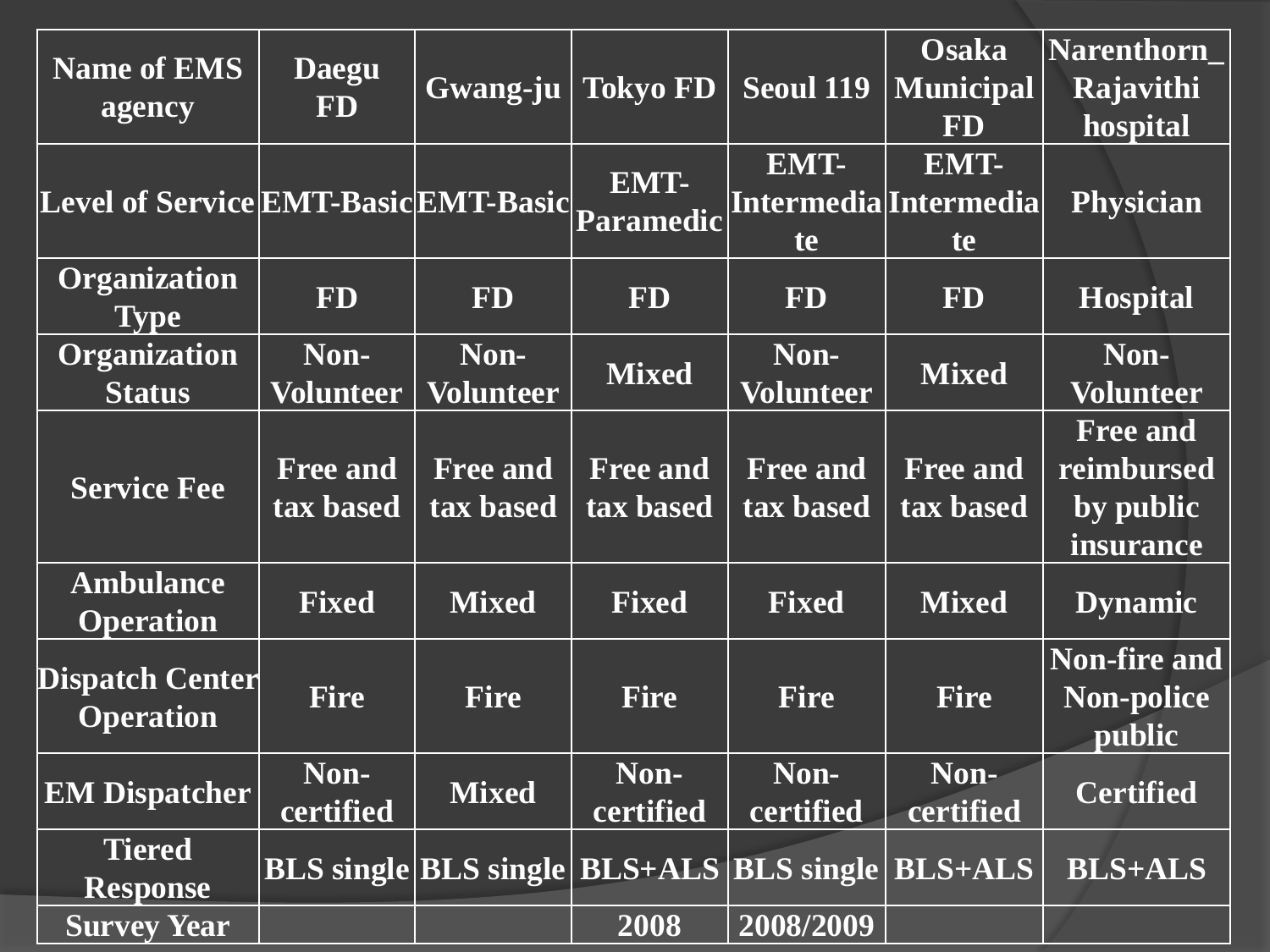## Target number of EMS unit

- Total 13 EMS units
	- Korea 6
	- Japan 2
	- Singapore 1
	- **Taiwan 2**
	- Thailand 1
	- Malaysia 1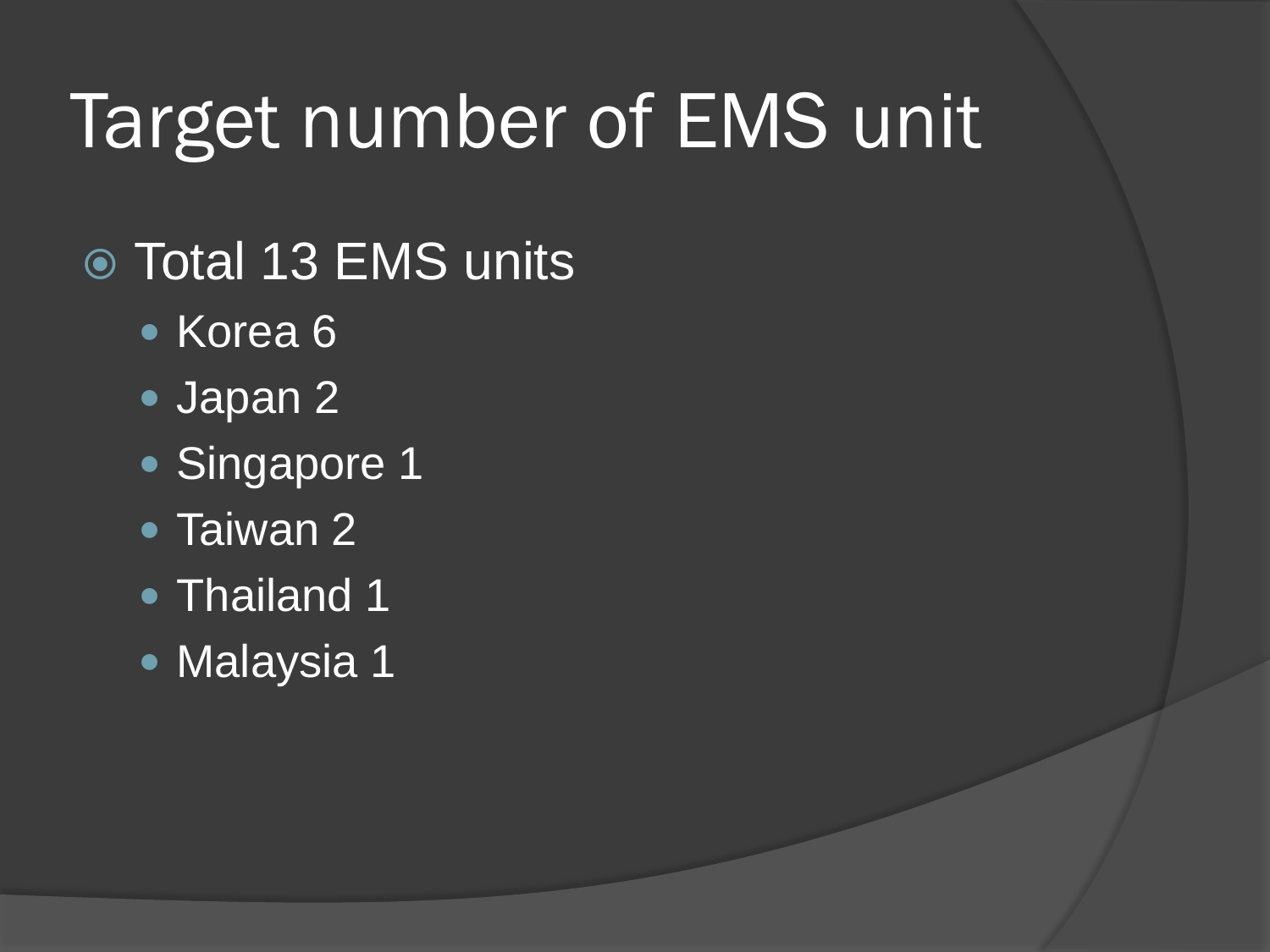## Analysis and Report

- Final analysis will be presented at the 2010 ICEM meeting
	- **Demographics and System characteristic**
	- Structure and process
	- Outcomes
	- Medical direction